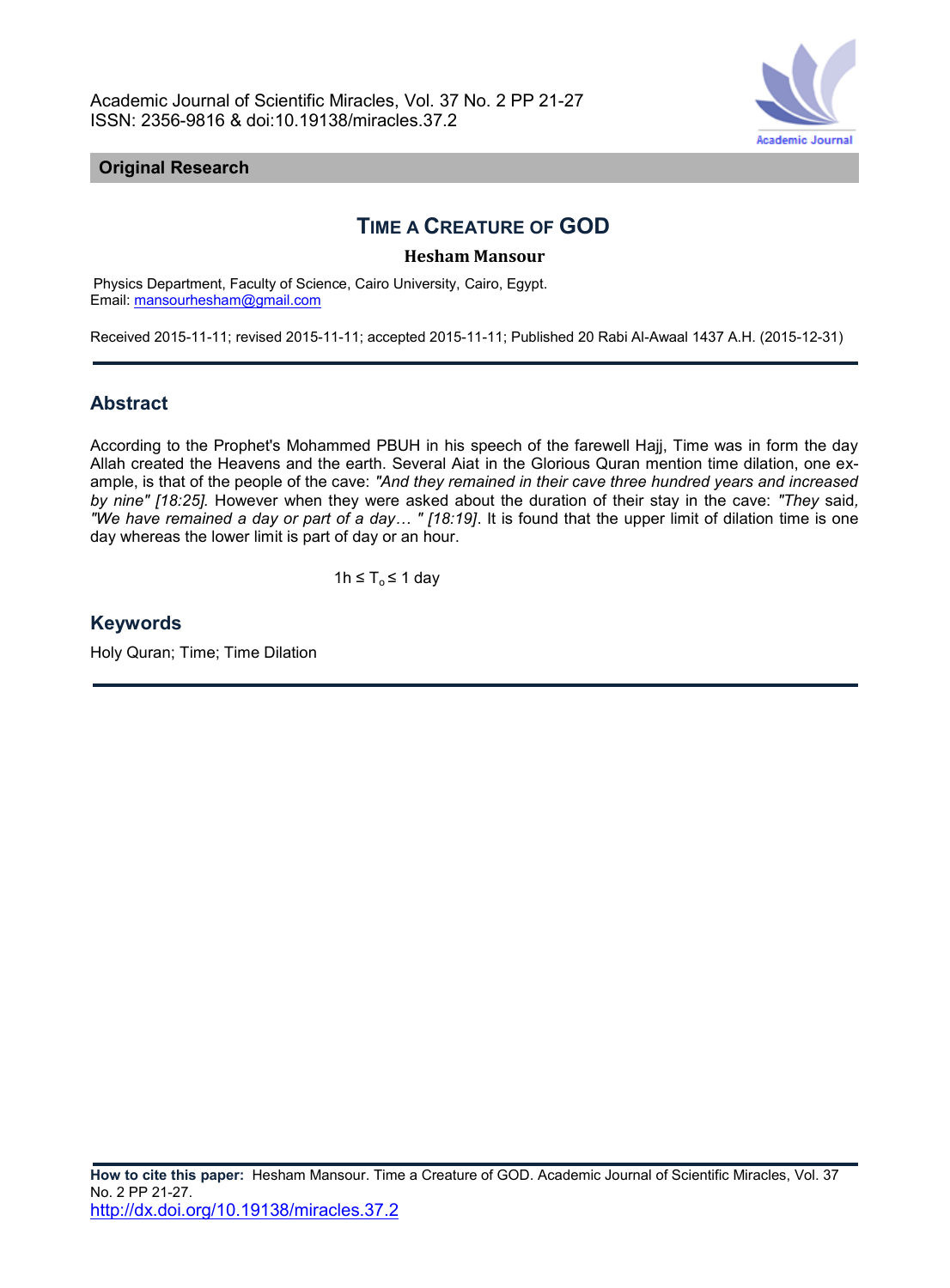#### **1. INTRODUCTION**

The time as a creature of the Almighty God, physics wise is an undefined term. To measure time one needs a clock and this has to be calibrated. That is why the unit of time was defined using astrophysical observations, atomic and quantum phenomena. It has several units according to the observer who measures it: e.g. on earth, on moon, the Angels etc. as we will see in the holy Quran later on. The motion of the earth around the sun and around its axis has led to the definition of a unit of time simply because we feel its effect on our life though we cannot define it. On earth, zones are separated into 24 different geographical time zones where every zone was 15 degrees in longitude and with a difference of exactly 1 hour for each time zone. The base of the standardized time was placed at the zero meridians through Greenwich in England. For every eastern move of 15 degrees one adds one hour and for every western move of 15 degrees one subtracts one hour from Greenwich Mean Time. Here, we quote how the unit of time was chosen. Time is often referred to as the fourth dimension, along with the three spatial dimensions  $^{[1, 2, \text{ and } 3]}$ .

A special need arose in the middle of the  $19<sup>th</sup>$  century when different transport systems evolved. When the transports and especially the railway evolved it became possible to pass different local time zones during some days. It was important to get a common time within the country and later also within the world. Here we discuss the different ideas about the time, its importance and relation to Muslim beliefs.

# **2. THE UNIVERSAL TIME (UT)**

The Universal Time UT  $^{[4]}$  is based on the rotation of the Earth about its axis. The true solar time - which is the time interval between two instants of time when the sun reaches its highest point in the sky - is varying depending on where on the globe you are located and when during the year the measurements are done. The largest variations are due to the fact that the inclination of the Earth's axis relative to the plane the Earth describes through its orbit around the sun is different, as well as the fact that the rotation of the Earth around the sun is not circular but elliptical. If these variations are corrected for, which can be several tens of minutes; one will get something called mean solar time. The time scale UT0 is equal to the mean solar time if one applies the corrections at the Greenwich meridian in England. The time scale UT0 is also varying due to something called polar motion, which is caused by the fact that Earth's rotational axis relative to the surface of the Earth varies. If one corrects for these variations, which can be as large as 50 milliseconds (ms), one obtains the Universal Time UT1. UT1 is calculated during one day with an accuracy of approximately 3 ms. The SI unit 1-second was defined as 1/86400 parts of the mean solar day given in UT1 and calculated at the Greenwich meridian. The initial phase was chosen so that 00:00:00 UT1 coincide, in average, with midnight in Greenwich. This is called GMT (Greenwich Mean Time).

# **3. EPHEMERIS TIME (ET)**

 Ephemeris Time ET is based on the rotation of the Earth around the Sun. This rotation is considerably more stable than the rotation of the Earth about its axis. Upon till 1967 the SI unit 1-second was defined as 1/31556925, 9747 parts of the tropical year, a year that is calculated through observations against the sun. This involves that 1-second was equal to one average second of the Earth's rotation in the beginning of this century. The initial phase is chosen so that ET and UT1 approximately coincided in the year 1900. Due to that the daily rotation of the Earth is irregular and is slowing down, the difference between ET and UT1 was 56 seconds.

# **4. THE INTERNATIONAL ATOMIC TIME (TAI)**

The so-called dynamic time scales described above are calculated through periods of the Earth's rotation. An atomic time scale is on the other hand determined through calculating the amount of periods of an electromagnetically radiation locked to the resonance frequency of an atom. During the 1940's the first atomic clocks were used to build up atomic time scales. By means of these clocks, variations in UT and ET could be measured very accurately. This lead to a new definition of the SI-unit one second <sup>[5]</sup>. Since 1967 the definition of the SI unit 1-second is: The base unit in SI, 1-second, is defined as the duration of 9192631770 peri-

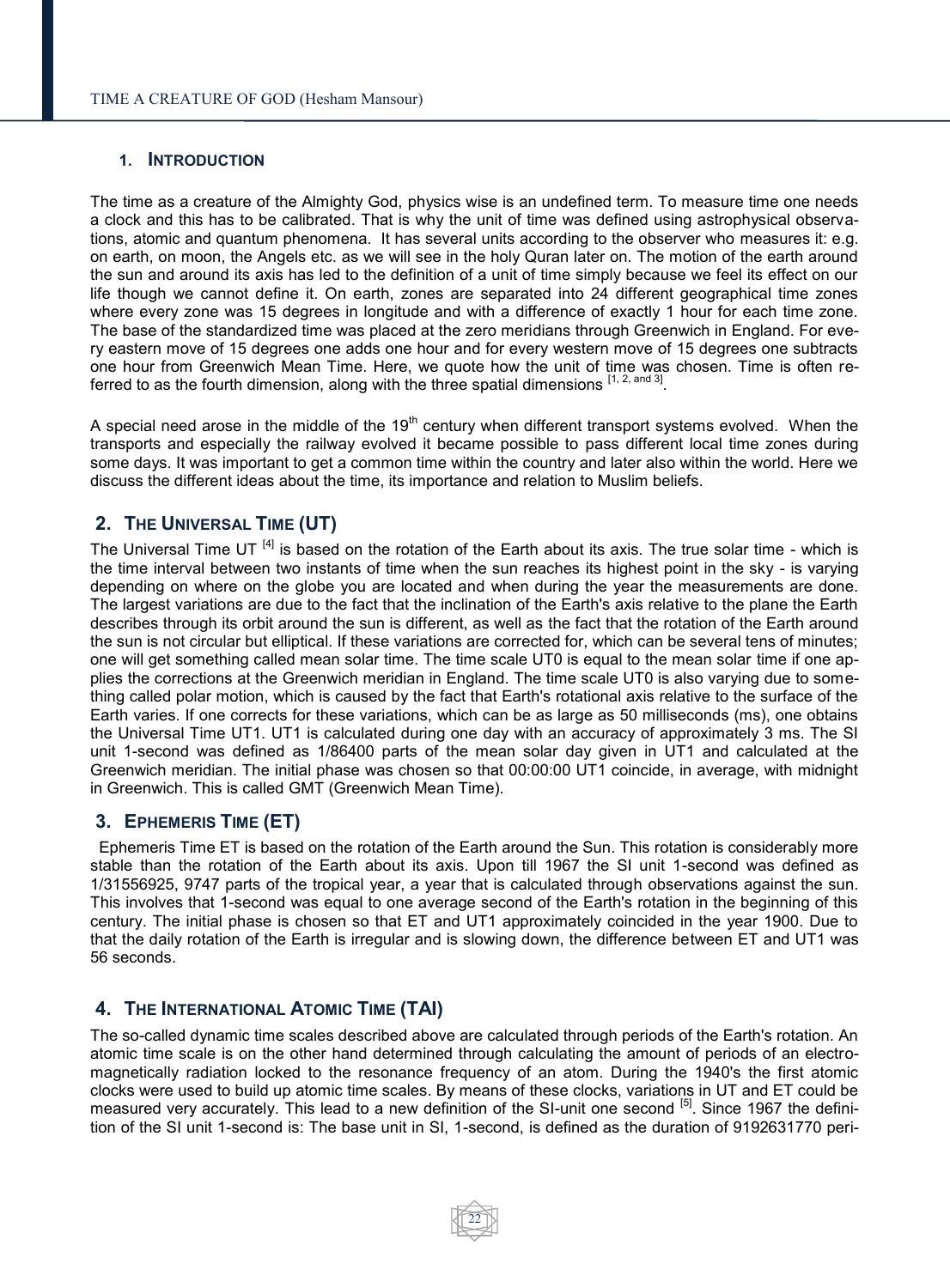ods of the radiation corresponding to the transition between the two hyperfine levels of the ground state of the cesium 133 atom. The time is a very important factor in mechanics. It is unidirectional from past to future, but in the micro world there is a time reversal possibility because of the square of time which appears in relativistic mechanics.

# **5. SPECIAL THEORY OF RELATIVITY**

Einstein's Special Theory of Relativity describes the motion of particles moving at speeds close to the speed of light. Einstein's theory of special relativity results from two statements. The two basic postulates of special relativity are: The speed of light is the same for all observers, no matter what their relative speeds are. The laws of physics are the same in any inertial (that is, non-accelerated) frame of reference. This means that the laws of physics observed by a hypothetical observer traveling with a relativistic particle must be the same as those observed by an observer who is stationary in the laboratory.

# **6. TIME DILATION**

One of the strangest parts of special relativity is the conclusion that two observers who are moving relative to one another, will get different measurements of the length of a particular object or the time that passes between two events. Consider two observers, each in a space-ship laboratory containing clocks and meter sticks. The space ships are moving relative to each other at a speed close to the speed of light. Using Einstein's theory: Each observer will see the meter stick of the other as shorter than their own, by the same factor . This is called length contraction [6].

Each observer will see the clocks in the other laboratory as ticking more slowly than the clocks in his/her own, by a factor gamma. This is called time dilation.

 $T = v T_0$ 

# **7. TIME DILATION IN THE GLORIOUS QURAN**

The span of time felt by someone alive (awake or sleeping) and the dead is different. Earthly span of time is very much underestimated when one is asleep or dead in another frame of reference. Whether it is 100, 300 years, or even the duration of mankind existence on earth, the estimation of how long one tarried ( $\mu$ ) is always "a day or a part of a day".

Sleeping is a kind of death that we return from. It seems that our soul goes far beyond and moves away as in the death domain.

Examples are: the story of the man, his food and his donkey, Surat 2:259. Also the story of the people of elkahf

One of the famous stories about the time is the Israa and Meerage of the Prophet Mohamed PBUH. In this case one finds that no effect upon him was observed from the laws of physics, chemistry, biology and psychology. Here we end up with some surra's where some of the previous remarks on" time "are mentioned in the Glorious Quran.

ِي اَ الَّذِ ر<br>ح ن و  $\ddot{\phantom{a}}$ ِ<br>په أَوْ كَٱلَّذِى ۚ مَرَّ عَلَىٰ قَرْيَةٍ وَهِيَ خَاوِيَةٌ عَلَىٰ عُرُوشِهَا قَالَ أَنَّىٰ يُحْيِۦ ֺ֦֧֝<sup>֓</sup> ٍٍّّ َّن ءِ<br>په خ ً<br>آ خَاوِيَةٌ عَلَىٰ عُرُوشِهَا قَالَ أَنَّىٰ يُحْيِء هَدِدِهِ ٱللَّهُ بَعْدَ مَوْتِهَا ۖ فَأَمَاتَهُ ٱللَّهُ مِاْئَةَ عَامِ ُ ر<br>م ٰ **ٔ** ر<br>م ِ<br>ع هَـٰذِهِ ٱللَّهُ بَعۡدَ مَوۡتِهَا ۖ فَأَمَاتَهُ ٱللَّهُ مِاْئَةَ عَامِرِ ڎُ ؚ<br>ۣ ۡ ٰ و<br>په ِ<br>آ شَتَّ قَالَ ្ ِ<br>آ َل ً كَ َ  $\frac{1}{2}$ ـ<br>مَّ بَعَثَهُو قَالَ ڪار∕<br>ا∕ا وۡ بَعۡضَ يَوۡفِرِ ؙؚ<br>ؙ  $\ddot{\phantom{0}}$ ِ<br>په ثَتُ يَوۡمًا أَ  $\ddot{\phantom{0}}$ ؚ<br>ۣ ً<br>آ لَبِثۡتُ يَوۡمًا أَوۡ بَعۡضَ يَوۡمِّ قَالَ بَل ً<br>آ قَالَ بَل لَّبِثْتَ مِاْئَةَ عَامِ <u>ٔ</u> ់ .<br>آ لَّبِثۡتَ مِاْئَةَ عَامِرِ فَٱنظُرۡ إِلَىٰ طَعَ ِ<br>آ .<br>فَٱنظُرْ إِلَىٰ طَعَامِكَ وَشَرَابِكَ لَمْ يَتَسَنَّهُ إ ֺ֦֧֝<sup>֓</sup> ُ تنا<br>م  $\frac{1}{2}$ امِكَ وَشَرَابِكَ لَمْ يَتَسَنَّهُّ وَٱنظُرْ إِلَىٰ حِمَارِكَ وَلِنَجْعَلَكَ ءَايَةَ ل ل<br>وَلِنَجْعَلَ ֧֘ وَٱنظُرۡ إِلَىٰ  $\ddot{\phantom{0}}$ ُ ً<br>آ لنَّاسِّ وَٱنظُرْ إِلَى  $\ddot{\phantom{0}}$ ُ ֧֦֧֞<sup>֟</sup> ى  $\tilde{\xi}$  $\ddot{ }$ ِ<br>آ يَفَ نُنشِزُهَا ثُمَّ نَكَسُوهَا لَخَ ر<br>په ُ اْلْعِظَامِ كَيْفَ نُنشِزُهَا ثُمَّ نَكْسُوهَا لَخَمَّاً فَلَمَّا ہ<br>آ  $\tilde{1}$ اَّ فَلَمَّا تَبَيَّنَ لَهُۥ قَالَ أَعْلَمُ أَنَّ ٱللَّهَ عَلَىٰ كُلِّ شَيْءٍ **:** ِ<br>په أ ُ ءِ<br>م ً<br>آ ي ع ؚ<br>م ر<br>آ أ و قَالَ ر<br>د َ تَبَيَّنَ لَهُۥ قَالَ أَعْلَمُ أَنَّ ٱللَّهَ عَلَىٰ كُلِّ شَيْءٍ قَدِيرٌ ۞ (سورة البقرة)

*"Consider the one who passed by a ghost town and wondered, "How can GOD revive this after it had died?" GOD then put him to death for a hundred years, then resurrected him. He said, "How long have you stayed here?" He said, "I have been here a day, or part of the day." He said, "No! You have been here a hundred years. Yet, look at your food and drink; they did not spoil. Look at your donkey - we thus render you a lesson* 

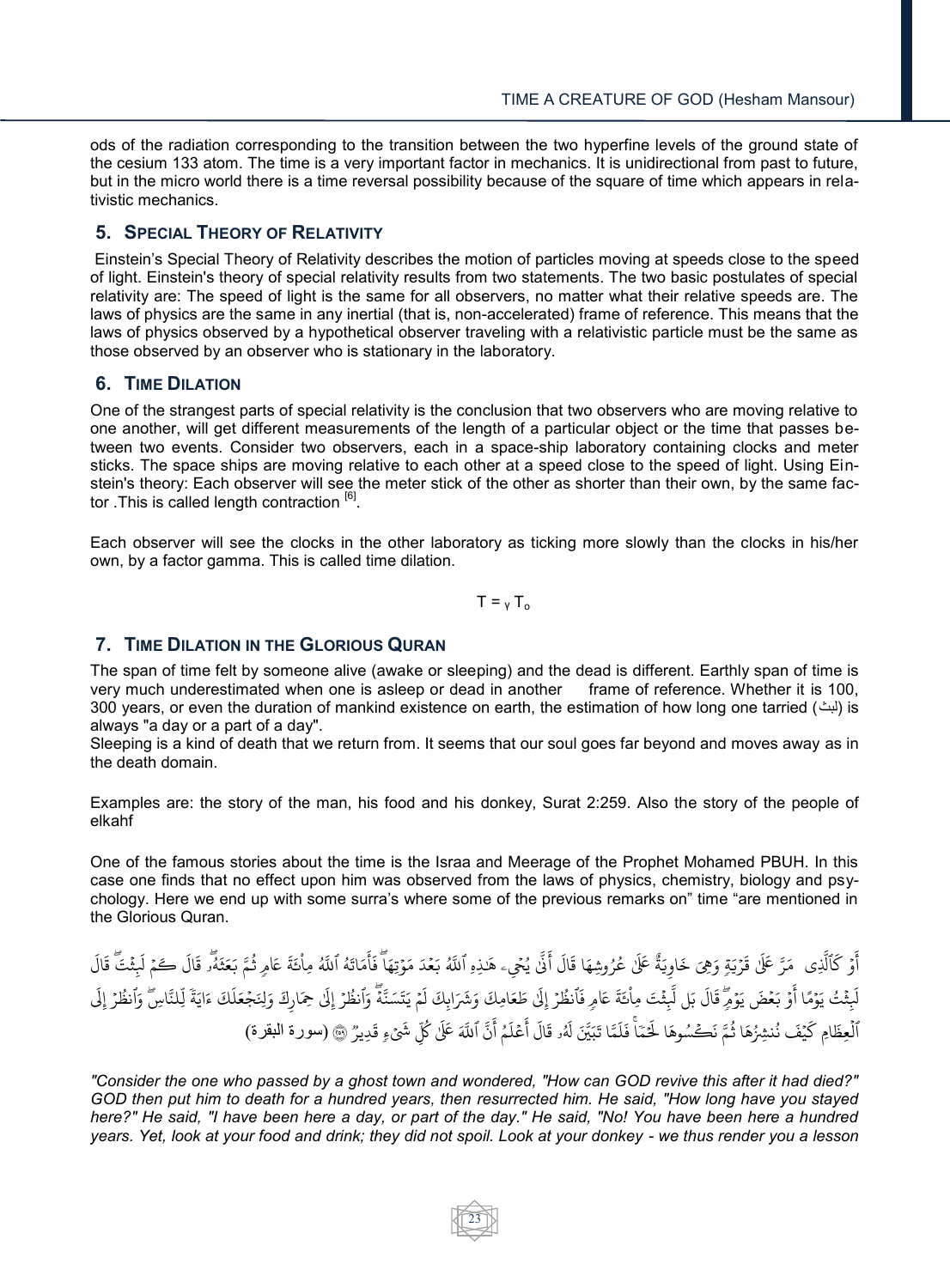for the people. Now, note how we construct the bones, then cover them with flesh." When he realized what *had happened, he said, "Now I know that GOD is Omnipotent."* [Surat Al-Bakara: 259, Rashad translation]

ء<br>م يَ ֘֝ ءَ<sub>ا</sub> ن ل ِ<br>په أ ر<br>م وَيَوۡمَ يَحۡشُرُهُمۡ كَأَن لَّمۡ يَلۡبَثُوٓاْ إِلَّا سَاعَةَ ֘ ر<br>و ُ  $\ddot{\phantom{0}}$  $\ddot{\phantom{0}}$ ٍ لْبَثُوٓاْ إِلَّا سَاعَةً مِّنَ ٱلنَّهَارِ ۖ يَتَعَارَفُونَ بَيْنَهُمْۚ قَدْ خَسِرَ ٱلَّذِينَ كَذَّبُواْ بِلِقَآءِ ٱللَّهِ وَمَا كَانُواْ إ ْ ا ر<br>په ؚ<br>آ <u>ٔ</u> ُ ذَّبُواْ بِلِقَا ْ ُ ر<br>م لَّذِينَ کَ يَتَعَارَفُونَ بَيْنَهُمْٓ قَدْ خَسِرَ ٱلَّذِينَ كَذَّبُواْ بِلِقَآءِ ٱللَّهِ وَمَا كَانُواْ مُهْتَدِينَ ۞ (سورة يونس) ہ<br>ا ៊ و<br>م ֧<sup>֓</sup> ُ ; ُ

"*On the day when He summons all of them, they will feel as if they lasted in this world one hour of day light, during which they met. Losers indeed are those who disbelieved in meeting Allah; and chose to be misguided*" [sūrat Younos 10:45]

> $\ddot{\phantom{0}}$ .<br>فَضَرَبْنَا عَلَىٰٓ ءَاذَانِهِمْ فِي ٱلْكَهۡفِ سِنِينَ عَدَدَّ ֺ֦֧֝<sup>֓</sup>֓  $\ddot{\phantom{0}}$ ر<br>م فِي ٱلْكَهْفِ سِنِينَ عَدَدَا ۞ ثُمَّ بَعَثْنَهُمْ لِنَعۡلَمَ أَيُّ ہ<br>آ أ  $\tilde{1}$ ثُمَّ بَعَثْنَهُمْ لِنَعْلَمَ أَيُّ ٱلْحِزْبَيْنِ أَحْصَىٰ لِمَا لَبِثْوَاْ أَمَدَّ ֘֝  $\ddot{\phantom{0}}$ و<br>م ់ ر<br>د ِ<br>ثَقَوْاً أَ أ ْ ا ر<br>په ِ<br>آ ِ<br>حۡصَیٰ لِمَا لَبِ َ<br>په اْلْحِزْبَيْنِ أَحْصَىٰ لِمَا لَبِثْوَاْ أَمَدًا ۞ (سورة الكهف) <u>ٔ</u> ہ<br>آ

*"Then We smote their ears in the Cave for a number of years (11) Afterwards. We raised them up again, that We might know which of the two parties would better calculate the while they had tarried (12)"* [sūrat El-Kahf].

ي<br>قاظ  $\ddot{\phantom{0}}$ َءَ ئ<br>تحَسَبُهُمۡ أَ  $\ddot{\phantom{0}}$ ر<br>ر ُ  $\ddot{\phantom{0}}$ وَتَحۡسَبُهُمۡ أَيۡقَاظََا وَهُمۡ رُقُودٌۚ وَنُقَلِّبُهُمۡ ذَاتَ ٱلۡيَٰمِينِ وَذَاتَ ٱلشِّمَالِۖ وَكَلۡبُهُم ُ ُ  $\ddot{\phantom{0}}$ ر<br>و و<br>م ُ ہ<br>آ  $\ddot{\phantom{0}}$ ُ ُ ֦֧֦֧֦ وَنُقَلِّبُهُمْ ذَاتَ ٱلْيَمِينِ وَذَاتَ ٱلشِّمَالِّ وَكَلْبُهُم بَسِطٌ ذِرَاعَيْهِ بِٱلْوَصِيدِ لَو ٱطَّلَعْتَ عَلَيْهِمْ لَوَلَّيْتَ مِنْهُمْ فِرَارَ ار<br>وفي ٰ ֺ֦֧֝<sup>֓</sup>֓  $\overline{a}$ ر<br>م ំ ُوَلَّٰٓۦ ِ<br>آ ل  $\ddot{\phantom{0}}$ يُمِمُ {}<sup>•</sup>  $\tilde{1}$ ي َ ع جَ ع ֘֝  $\tilde{1}$ ي ٍّ ٱظ ِ ٔ ِ<br>آ بِٱلۡوَصِيدِۚ لَوِ ٱطَّلَعۡتَ عَلَيۡهِمۡ لَوَلَّيۡتَ مِنۡهُمۡ فِرَارَا ہ<br>آ ت ع ر ً ٓ ٌِِ جَ يِئ ٍ ؚ<br>م ر<br>س  $\ddot{\phantom{0}}$ ر<br>ر ؙؚ<br>ؙ ؚ<br>ۣ ُ وَلَمُلِئْتَ مِنْهُمْ رُعْبَا ۞ وَكَذَٰلِكَ بَعَثْنَهُمْ ل  $\ddot{\phantom{0}}$ و<br>م ់ ֧<u>֚</u> ر<br>م وَكَذَٰلِكَ بَعَثۡنَـٰهُمۡ لِيَتَسَآءَلُوا۟ بَيۡنَهُمْۚ قَالَ قَآبِلُ  $\overline{1}$ ة<br>قا ً<br>آ ءَلُواْ بَيۡنَهُمۡۚ قَالَ ិ ُ ֺ֦֧֝<mark>֦</mark> ْ ُ ل  $\overline{1}$ لِيَتَسَآءَلُواْ بَيْنَهُمْۚ قَالَ قَاَبِلُ مِّنْهُمْ كَمْ لَبِثْتُمْ قَالُواْ لَبِثْنَا ្ធ ِ<br>آ ثَثُمَّ قَالُواْ لَبِ ْ ُ ֡׆<br>ׅ֦֧֚֚֚֚֚֚֚֚֚֚֚֚֚֚֚֚֚֚֚֚֚֚֚֚֚֚֚֞֘֘֩֓֡֓֬֓֞֓֞ ُ ្ធ ِ<br>آ مِّنْهُمۡ كَمۡ لَبِثۡتُمَّ قَالُواْ لَبِثۡنَا يَوۡمًا أَوۡ بَعۡضَ يَوۡمِّ  $\ddot{\phantom{0}}$ ׅ֘֒ ُ <u>្</u> ؚ<br>ۣ ; ِ<br>په يَوْمًا أَوْ بَعْضَ يَوْمِّ قَالُواْ رَبُّكُمْ أَعْلَمُ بِمَا ؚ<br>ۣ ر<br>ا ر<br>م ً<br>آ ي ع ہ<br>م ِ<br>په أ  $\frac{1}{2}$ واْ رَبُّڪُمْ ْ ۔<br>اَلْمَدِينَ ہ<br>آ ً<br>آ حَدَكُم بِوَرِقِكُمْ هَٰذِهِۦٓ إِلَى إ ٰ  $\frac{1}{2}$ ن<br>نُتُمۡ فَٱبۡعَثُوٓاْ أَ أ ْ ا ُ ֺ֦֧֝<sup>֓</sup>  $\ddot{\phantom{0}}$ ُ ؚ<br>ۣ ً<br>آ لَبِثْتُمْ فَٱبْعَثُوٓاْ أَحَدَكُم بِوَرِقِكُمْ هَدٰنِهِۦٓ إِلَى ٱلۡمَدِينَةِ فَلۡيَنظُرۡ أَيُّهَاۤ أَزْكَىٰ طَعَامَ زكئ ؙؚۜ۬ ء<br>آ آ أ ؞<br>ؾۿؘٳ ر<br>په ةِ فَلُيَنظُرُ أَيُّهَآ أَزْكَىٰ طَعَامَا فَلُيَأْتِكُم بِرِزْقٍ مِّنْهُ وَلْيَتَلَطَّفْ وَلَا يُشْعِرَنَّ ֧<sup>֓</sup> ر<br>وُ ہ<br>آ ុ<br>៖ ۡ ہ<br>آ ់ ُ ي ً<br>آ طَّفْ وَلَا ًٍّ<br>آ مِّنْهُ وَلْيَتَلَطَّفْ وَلَا يُشْعِرَنَّ بِكُمْ أَحَدًا ہ<br>آ ر<br>م ុ<br>: ِ<br>په أ  $\frac{1}{2}$ بِكُمْ أَحَدًا ۞ (سورة الكهف)

*"You would think that they were awake, when they were in fact asleep. We turned them to the right side and the left side, and their dog stretching forth his two forelegs at the entrance. Had you looked at them, you would have fled from them, stricken with terror (18) Likewise, We awakened them that they might question one another. Said a speaker from among them, "How long have you remained [here]?" They said, "We have remained a day or part of a day." They said, "Your Lord is most knowing of how long you remained. So send one of you with this silver coin of yours to the city and let him look to which is the best of food and bring you provision from it and let him be courteous. And let no one be aware of you (19)"* [sūrat El-Kahf 18:19].

> $\ddot{\phantom{0}}$ ة ر<br>شم نُوا فِی ک <u>ّ</u> ر<br>وفي ً<br>آ وَلَبِثُواْ فِي كَهْفِهِمْ ثَلَكَ مِاْئَةٍ سِنِينَ وَٱزْدَادُواْ تِسْعَا ۞ (سورة الكهف) ْ  $\ddot{\phantom{0}}$ ۡ ْ ُ ុ<br>៖

*"And they remained in their cave three hundred years and increased by nine"* [sūrat El-Kahf:25].

ِ<br>رُضِ عَدَدَ سِنِينَ ہ<br>آگ ثَتُمْ فِى الآز  $\ddot{\phantom{0}}$ ُ ؚ<br>ۣ ً<br>آ قَالَ كَمْ لَبِثْتُمْ فِي ٱلْأَرْضِ عَدَدَ سِنِينَ ۞ قَالُواْ لَبِثْنَا يَوْمًا أَوْ  $\ddot{\phantom{0}}$  $\ddot{\phantom{0}}$ ِ<br>په ثَنَا يَوۡمًا أَ  $\ddot{\phantom{0}}$ ់ ً<br>آ قَالُواْ لَبِثْنَا يَوْمًا أَوْ بَعْضَ يَوْمِ فَسْئَلِ ٱلْعَآدِّينَ <u>ٔ</u> ا  $\ddot{\phantom{0}}$ ر<br>آ لِ ٱلۡعَآدِينَ ۞ قَلَ إِن لَّبِثۡتُمۡ إِلَّا قَلِيلَآ ہ<br>آ .<br>آ يِيل َ ك ٍٍٍٍٍٍٍٍٍٍٍ ثَتُمَ إِلاَ إ  $\ddot{\phantom{0}}$ ُ ់ ِ<br>آ قَلَ إِن لَّبِثْتُمْ إِلَّا قَلِيلَاً لَّوۡ أَنَّكُمۡ إ  $\frac{1}{2}$ ِمَ خ ٔ ؚ<br>ۣ ہ<br>آ لَّوۡ أَنَّكُمۡ كُنتُمۡ تَعۡلَمُونَ ُ ً<br>آ ِ<br>كُنتُمۡ تَعۡلَ ֘֝  $\frac{1}{2}$ ِ<br>په ر نَا أَفَحَسِبْتُمْ أَنَّمَا خَلَقْنَكُمْ عَبَثَ  $\ddot{\phantom{0}}$ ۡ .<br>آ ي َ ا خ َ ٍ ٍّ ج ا<br>ج فَحَسِبْتُمْ أَ  $\ddot{\phantom{0}}$ ُ ؚ۬<sub>ۣ</sub> ر مسلماً عليه عنها عَبْنَا وَأَنَّكُمْ إِلَيْنَا لَا تُرْجَعُونَ<br>أَفَحَسِبُتُمْ أَنَّمَا خَلَقْنَكُمْ عَبَثَا وَأَنَّكُمْ إِلَيْنَا لَا تُرْجَعُونَ أ ُ ֺ֦֧֝<sup>֓</sup> ُ َ ا َّل َ ِ  $\overline{a}$ ً<br>آ نَّڪُمۡۚ إِلَيۡ إ  $\ddot{\phantom{0}}$ ر<br>په َا وَأَنَّكُمْ إِلَيْنَا لَا تُرْجَعُونَ ۞ فَتَعَلَى ٱ ٰ .<br>آ ِ<br>لا إ ر<br>آ للَّهُ ٱلْمَلِكُ ٱلْحَقُّ ۖلَآ إِلَهَ إِلَّا هُوَ رَبُّ ٱلْعَرْشِ ٱلْكَرِيمِ ر<br>آ ہ<br>آ ر<br>ج هُوَ رَبُّ ٱلْعَرْشِ ٱلْكَ ہ<br>آ  $\ddot{\phantom{0}}$ ہ<br>آ ر<br>د ٍّ ة إِلَّا هُوَ رَبُّ ٱلْعَرْشِ ٱلْكَرِيمِ ۞ (سورة إ المؤمنون(

*"He (Allah) will say: How long tarried ye in the earth, counting by years? (112). They shall say, 'We have tarried a day, or part of a day; ask those who keep count!!'(113) He will say, "You stayed not but a little - if only you had known (114) Deemed ye then that We had created you for naught, and that ye would not be returned unto Us?(115) So exalted is Allah , the Sovereign, the Truth; there is no deity except Him, Lord of the Noble Throne (116)".* [sūrat l-mu'minūn (The Believers)].

> م ٔ َ ِِف ي ِّ ؙؚ<br>ؙ  $\overline{a}$  $\tilde{1}$ رِّضِ ثُمَّ يَعْرُجُ إِلَيْ إ ُ ُ ֘֝ ُ ِ<br>أي الار ً<br>آ َِل ءِ إ ٓ مْرَ مِنَ ٱلسَّمَاّ  $\ddot{\phantom{a}}$ ِ<br>نگا يُدَبِّرُ ٱلْأَمْرَ مِنَ ٱلسَّمَآءِ إِلَى ٱلْأَرۡضِ ثُمَّ يَعۡرُجُ إِلَيۡهِ فِى يَوۡمِ كَانَ مِقۡدَارُهُۥٓ أَلۡفَ سَنَةِ ُ الا<br>ا ہ<br>آ ءِ<br>په كَانَ مِقْدَارُهُڗ أَلْفَ سَنَةٍ مِّمَّا تَعُدُّونَ ۞ (سورة السجدة) ر<br>م ُ ់ ر<br>•

"*All matters are controlled by Him from the heaven to the earth. To Him, the day is equivalent to one thousand of your years (5*)". [sūrat El-Sagda *32*]

24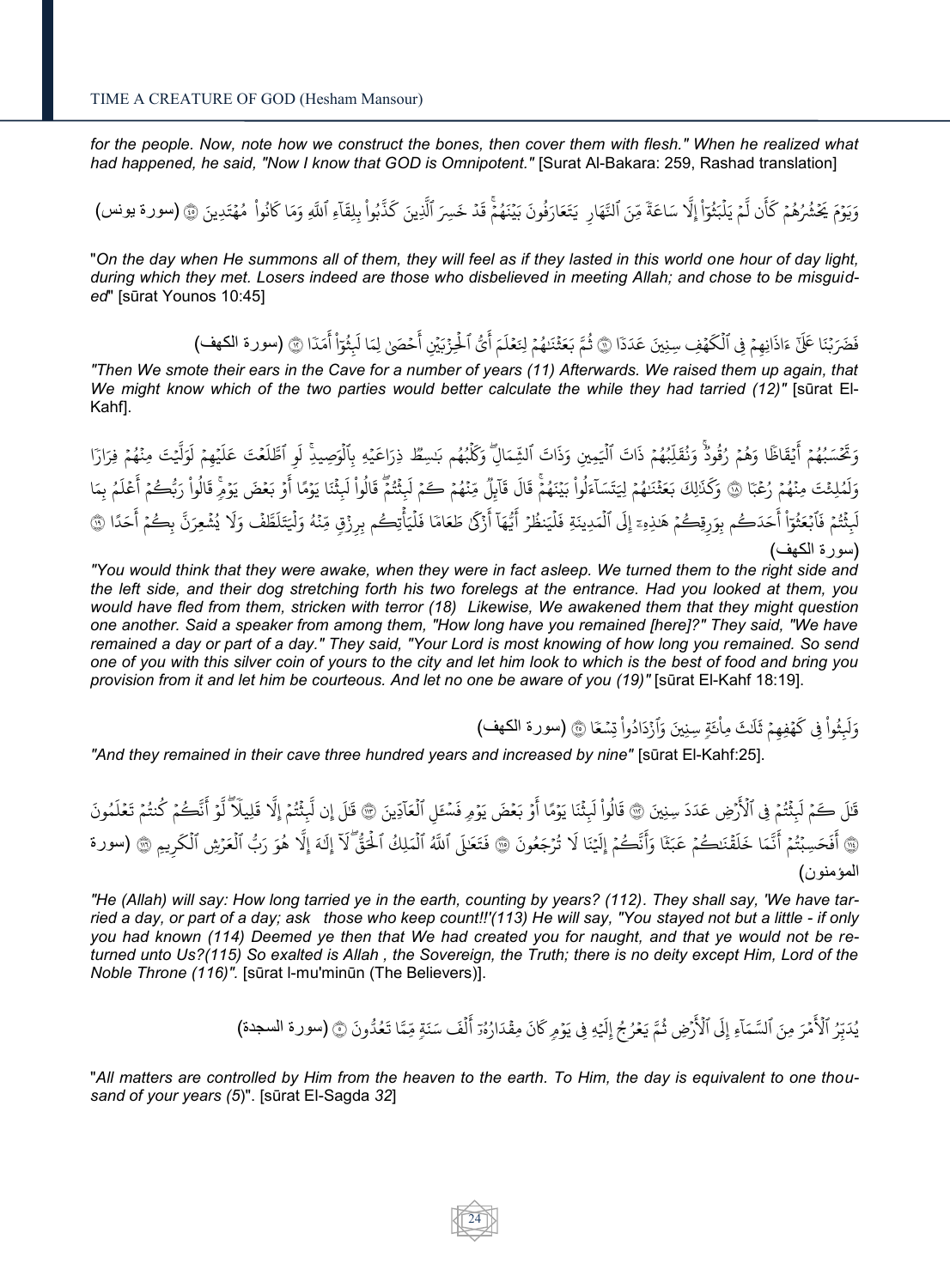ِ<br>لَفَ سَنَةٍ ہ<br>آ ِمَةٍ هِ فِي يَوْمِ كَانَ مِقْدَارُهُۥ خَمْسِينَ أَ  $\ddot{\phantom{0}}$ ر<br>ا ُ ۡ  $\ddot{\phantom{0}}$  $\overline{a}$ ً<br>آ ةُ وَٱلرُّوحُ إِلَيْ إ ُ ُ ر<br>م ڷ<sub>ٙڲٟ</sub>ػ تَعُرُجُ ٱلْمَلَنَّبِكَةُ وَٱلرُّوحُ إِلَيْهِ فِي يَوْمٍ كَانَ مِقْدَارُهُۥ خَمْسِينَ أَلْفَ سَنَةٍ ۞ (سورة المعارج) ہ<br>آ ُ ُ  $\ddot{\phantom{0}}$ 

"*The angels, with their reports, climb to Him in a day that equals fifty thousand years (4)*" [sūrat El-Ma'areg]

ن يَأْتُونِي مُسْلِمِينَ ۡ ُ  $\ddot{\cdot}$ ہ<br>ء يُّڪُمْ يَأْتِينِي بِعَرْشِهَا قَبْلَ أَ أ ۡ ۡ ہ<br>پو  $\ddot{\phantom{0}}$ َءَ خ ؤ ْ ا ر<br>و  $\tilde{1}$ يُّهَا ٱلْمَلَ ہ<br>آ ءِ<br>په د ٰٓ َ ي ً<br>آ قَالَ يَـٓأَيُّهَا ٱلْمَلَوُّاْ أَيُّكُمْ يَأْتِينِي بِعَرْشِهَا قَبْلَ أَن يَأْتُونِي مُسْلِمِينَ ۞ قَالَ عِفْرِيتُ ؚ<br>: ِ<br>آ قَالَ عِفْرِيتٌ مِّنَ ٱلْجِنِّ أَنَاْ ءَاتِيكَ بِهِۦ قَبْلَ أَن تَقُومَ مِن مَّقَامِكَّ ر<br>و .<br>نَاْ ءَاتِيكَ بِهِۦ قَبْلَ أَ أ ۡ <u>ا</u> ر<br>ع خ ِ قِنَ ٱلْجِنِّ أَنَاْ ءَاتِيكَ بِهِۦ قَبْلَ أَن تَقُومَ مِن مَّقَامِكَ ۖ وَإِذِّ ہ<br>آ ب<br>به ِإَوَّن ً<br>قَوِيٌّ أَمِينٌ أ ً<br>آ يُّهِ ل  $\ddot{\phantom{0}}$  $\tilde{1}$ عَلَيْهِ لَقَوِيٌّ أَمِينٌ ۞ قَالَ ٱلَّذِى عِندَهُۥ عِلَمٌ مِّنَ ٱلْكِتَـٰبِ أَنَاْ ءَاتِيكَ بِهِۦ قَبْلَ أَن يَرْتَدَّ {}<sup>2</sup> َ<br>نَاْ ءَاتِيكَ بِهِۦ قَبْلَ أَ أ ۡ ۠ ِ<br>۽ ى عِندَهُۥ عِلْمٌ مِّنَ ٱلْكِتَـٰبِ أَ ٰ ہ<br>آ ہ<br>آ ر<br>م ٍٍٍٍٍٍٍٍٍٍٍٍٍٍٍٍٍٍٍ الَّذِ ِ<br>آ قَالَ ٱلَّذِي عِندَهُۥ عِلْمٌ مِّنَ ٱلْكِتَـٰبِ أَنَاْ ءَاتِيكَ بِهِۦ قَبْلَ أَن يَرْتَدَّ إِلَيْكَ طَرُفُكَّ فَلَمَّا رَءَاهُ مُسْتَقِرًّا عِندَ ۡ ُ و<br>م  $\tilde{1}$ لَيۡكَ طَرۡفُكَۚ فَلَ <u>ُ</u> ۡ لَيۡكَ طَرۡفُكَۖ فَلَمَّا رَءَاهُ مُسۡتَقِرًّا عِندَهُۥ قَالَ هَٰذَا مِن إ ِ<br>آ هُو قَالَ و<br>م ِ فَضْلِ رَبِّي لِيَبْلُوَنِيٓ ءَأَشۡكُرُ أَمۡ أَكۡفُرٌ وَمَن شَكَرَ فَإِنَّمَا يَشۡكُرُ لِنَفۡسِهِۗۦ وَمَن كَفَرَ فَإِنَّ رَبِّي غَنِّيُّ <u>:</u> ُ ر<br>م ់ ر<br>ج أَڪَفُرُ وَمَن شَكَ صا<br>و ُ أ  $\ddot{\phantom{0}}$ م ِ<br>په أ ُ شَكَرُ ر<br>م ់ بَمْلَوَنِيٓ ءَأَشۡكُرُ أَمۡ أَكۡفُرُ ۖ وَمَن شَكَرَ فَإِنَّمَا يَشۡكُرُ لِنَفۡسِهِۗۦ وَمَن كَفَرَ فَإِنَّ رَبِّى غَنِيٌّ كَرِيمٌ أ ُ ۡ كَرِيمٌ ۞ (سورة النمل)

"*He said: O chiefs! Which of you can bring to me her throne before they come to me in submission (38) A monstrous jinni said, "I can bring it before you even stand up. I am powerful and trustworthy.(39) The one who had knowledge from the Book said, "I can bring it to you before you even blink your eye." When Solomon saw the throne placed before him, he said, "This is a favor from my Lord by which He wants to test whether I am grateful or ungrateful. Whoever thanks God does so for his own good. Whoever is ungrateful to God should know that my Lord is Self-Sufficient and Benevolent (40)*" [sūrat El-Naml 27- 38:40]

The above Aiat from the holy Quran shows how subtle is the time .The author leaves it to the reader to look at them and find an interpretation which suits him. It shows that until now we do not understand the geometry of our universe. Is it 4-dimensional, 5-, 6-, or n- dimensional?. What is the meaning of multi-time theories?. It is the dream of physicists to know the geometry in which we are living and of course the unification of the fundamental forces.

## **8. TIME, A CREATURE OF ALLAH**

According to the Prophet's Mohammed in his speech of the farewell Hajj, Time was in form the day Allah created the Heavens and the earth

عَنْ أَبِي بَكْرَةَ عَنَ النَّبِيِّ صَلَّى اللَّهُ عَلَيْهِ وَسَلَّمَ قَالَ:" إِنَّ الزَّمَانَ قَدٍ اسْتَذَارَ كَهَيْئَذِهِ يَوْمَ خَلَقَ اللَّهُ السَّمَوَاتِ وَالْأَرْضَ. السَّنَةُ اثْنَا عَشَرَ ِ َّ  $\overline{\phantom{a}}$ ْ ثَمَّوْا ۖ مِّنْهَا ۖ أَرْبَعَةٌ ۚ خُرُّمٌ؛ ثَلَّاثٌ مُتَوَالِيَاتٌ ٰذُو الْقَغْدَةِ، وَذُو الْحِجَّةِ، وَالْمُحَرَّمُ، وَرَجَبُ مُضَرَ ۗ الَّذِي بَيْنَ جُمَادَى وَشَعْبَانَ" ْ ْ ْ َ رواه البخاري

Narrated Abu Bakra: The Prophet (صلى الله عليه وسلم (said. "Indeed, Time has rotated to its form the day Allah created the Heavens and the Earth. The year is of twelve months, out of which four months are sacred: Three are in succession Dhul-Qa' da, Dhul-Hijja and Muharram, and (the fourth is) Rajab of (the tribe of) Mudar which comes between Jumadi-ath-Thaniyah and Sha ban".

The saying "Time has rotated" implies that time is connected with the revolution of the cosmos around its center (8) as the heavens were rolled

خَلْقٍ ہ<br>آ ً<br>آ ل ٍّ و ر<br>آ آ أ <sub>ِ</sub><br>مَا بَدَأَنَا .<br>ح <sub>ِ</sub> لِلكُتُبِّ ك ُ ر<br>م ہ<br>آ ِ<br>طِيِّ ٱلسِّجِلِّ .<br>ح ن َ ء  $\overline{1}$ يَوْمَ نَطْوِي ٱلسَّمَآءَ كَطَيّ ٱلسِّجِلِّ لِلْكُتُبِۚ كَمَا بَدَأْنَآ أَوَّلَ خَلْقٍ نُّعِيدُهُۚ وَعْدًا عَلَيْنَأَّ إِنَّا كُنَّا فَعِلِينَ ۡ ؙؚ<br>ؙ ٰ ر ہے<br>آ م<br>يُنَا ֘ ً<br>آ نُّعِيدُهُۚ وَعُدًا عَلَيْنَأَٓ إِنَّا كُنَّا فَلِحِلِينَ ۞ (سورة الأنبياء) ؚ<br>م جح<br>م ر<br>ا *"The Day when We shall roll up the heavens as a recorder rolleth up a written scrolls. As We began the first creation, We shall repeat it. (It is) a promise (binding) upon Us. Lo! We are to perform it (104)"* [Surat Al Anbiaa 21 - the prophets].

ہ<br>ع

The Islamic concept of time is logical, lunar month is the time taken by the moon to revolve around the earth. The cosmic year is the time taken by the sun to revolve around the center of the Milky Way etc.

#### **9. TIME IS A TRUST**

The following are some of the most important duties demanded of each person: One has to benefit from time, Race for good deeds, Learn from the passage of time, Seek the superior times, Plan and organize

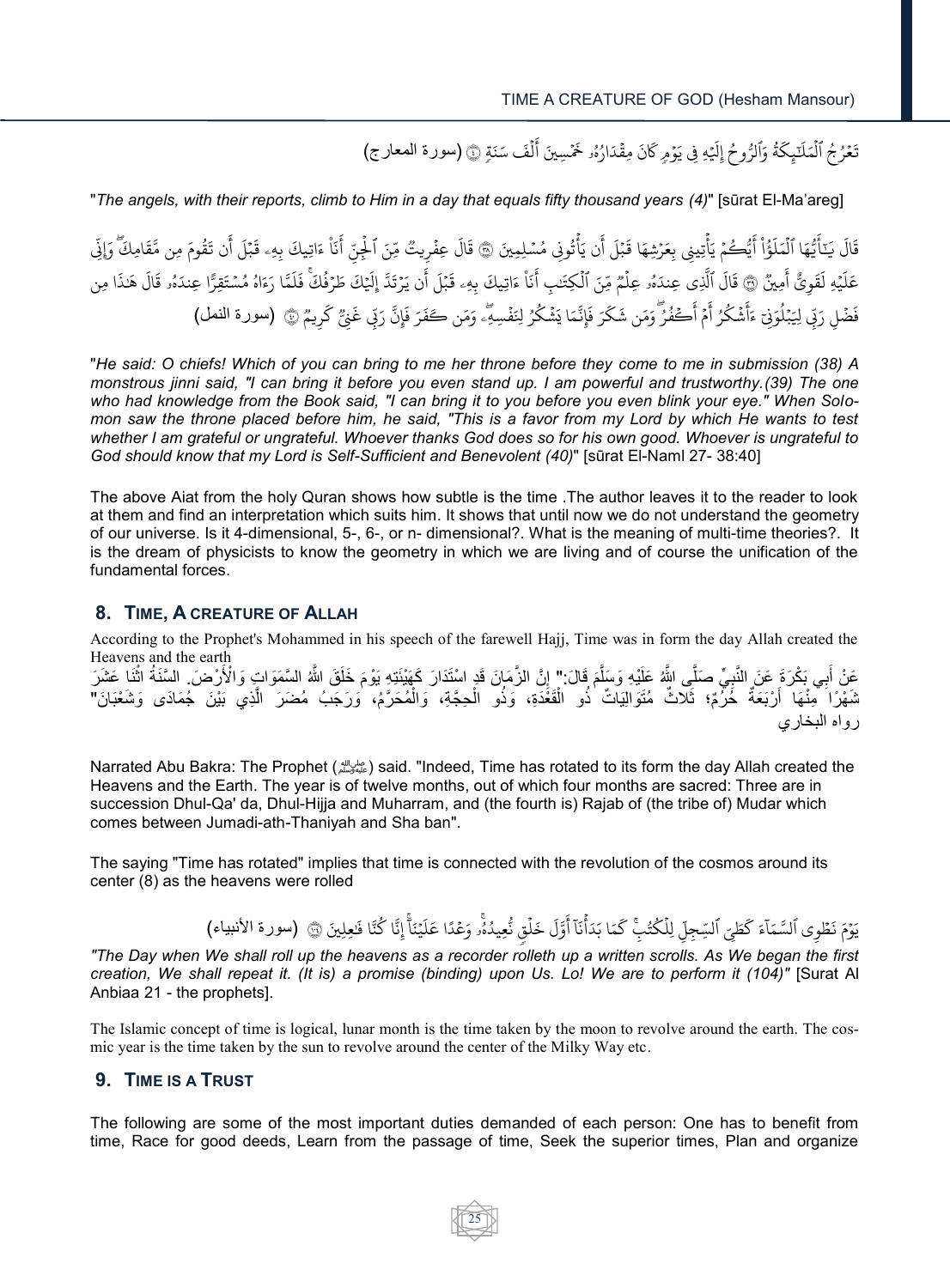time. That means that time is an amaanah (trust), time is a gift from the Creator and its proper use will determine our outcome for eternity. We will be questioned on how we spent everything that Allah has given

Narrated Abdullah Bin Mas`ud Allah's Messenger (PBUH) said:

"*Man's feet will not move on the day of resurrection before he is asked concerning five things: concerning his life, how he spent it; concerning his youth, how he grew old; concerning his wealth, whence he acquired it, and in what way he spent it; and what was it that he did with the knowledge that he had*".

We are to bear in mind that time has certain characteristics, among of which are the following: Time passes quickly, also the time that passes can never return, nor can it be compensated for, for time is irretrievable. A Muslim should learn how to organize his time, and make a realistic plan for his worldly and religious duties, without any of them overlapping with the other. Organizing time also includes leaving a place for relaxation and entertainment. Time is very important for our success both in this temporary world and the eternal world to come. We notice that the feeling of time is different some time it passes very quickly and sometimes very slowly.

### **10.CONCLUSIONS**

Time was initiated the day Allah rolled the cosmos, the day He created the Heavens and the Earth. We will concentrate here on the concept of Time dilation, a Quranic prospective. This can be summarized in Table 1.

| <b>Earth bound Time T</b>                  | Dilation Time (T <sub>o</sub> ) | <b>Quran verse</b> | <b>Remarks</b>                                                                 |
|--------------------------------------------|---------------------------------|--------------------|--------------------------------------------------------------------------------|
| Hundred years                              | A day or part of a day          | 2:259              |                                                                                |
| Three hundred years in-<br>creased by nine | A day or part of a day          | 18:19 & 18:25      | A little - if only you had<br>known                                            |
| How long tarried ye in the<br>earth        | A day, or part of a day         | 23:12 to 14        | A little - if only you had<br>known                                            |
| On the day when He<br>summons all of them  | One hour of day light           | 10:45              | They will feel as if they<br>lasted in this world one<br>hour of the day light |

**Table 1** Comparison of Earth Bound Time and Dilation Time**.**

The conclusions Drawn from these Aiat are as follows:

- 1. The same expression" a day or part of a day" was felt by a person or group of people together.
- 2. This expression was said by people whether asleep or dead implying that sleeping is some sort of death.

ِ<br>نفُسَ حِينَ ُ َ ۡ اَللَّهُ يَتَوَفَّى ٱلْأَنفُسَ حِينَ مَوْتِهَا وَٱلَّتِي لَمْ تَمُتْ فِي مَنَامِهَا ۖ فَيُمْسِكُ ٱلْقَبِي قَضَىٰ عَلَيْهَا ٱلْمَوْتَ وَيُرْسِلُ ٱلْأُخْرَىٰٓ إِلَيْ ُخْرَيْ إِلَيْ  $\ddot{\cdot}$ و<br>م يَهَا ٱلْمَوۡتَ وَيُرۡسِلُ ٱلۡأُ ُ {}<sup>2</sup> ُ ؚ<br>; ہ<br>آ {}<sub>•</sub>  $\tilde{1}$ ِّق قَضَىٰ عَلَ ہ<br>آ مْ تَمُتۡ فِى مَنَامِهَآ فَيُمۡسِكُ ٱلَّ  $\ddot{\phantom{0}}$ ُ ُ  $\ddot{\phantom{0}}$ ً<br>آ ِِت ل ءَ<sub>ا</sub> مَوْتِهَا وَٱلَّتِي لَمْ تَمُتُ فِي مَنَامِهَا فَيُمْسِكُ ٱلَّتِي قَضَىٰ عَلَيْهَا ٱلْمَوْتَ وَيُرْسِلُ ٱلْأُخْرَىٰٓ إِلَىٰٓ أَجَلٍ مُّسَمًّىٰۚ إِنَّ فِي ذَٰلِكَ ֦֧<sup>֓</sup> ٰ ءِ<br>په أ رُونَ ُ ٍّ قَوۡمِ يَتَفَكَّ  $\ddot{\phantom{a}}$ .<br>آ لَآيَتٍ لِّقَوْمٍ يَتَفَكَّرُونَ ۞ (سورة الزمر) ٰ

"*It is Allah that takes the souls (of men) at death; and those that die not (He takes) during their sleep: those on whom He has passed the decree of death, He keeps back (from returning to life), but the rest He sends (to their bodies) for a term appointed verily in this are signs for those who reflect.39:42*" [Surat Alzomar 39].

3. The upper limit of dilation time in this case is one day whereas the lower limit is part of day or an hour.

### 1h ≤  $T_0$  ≤ 1 day

4. It is possible to estimate the upper and lower ratios of T/ To for the cases mentioned in Table I.

26